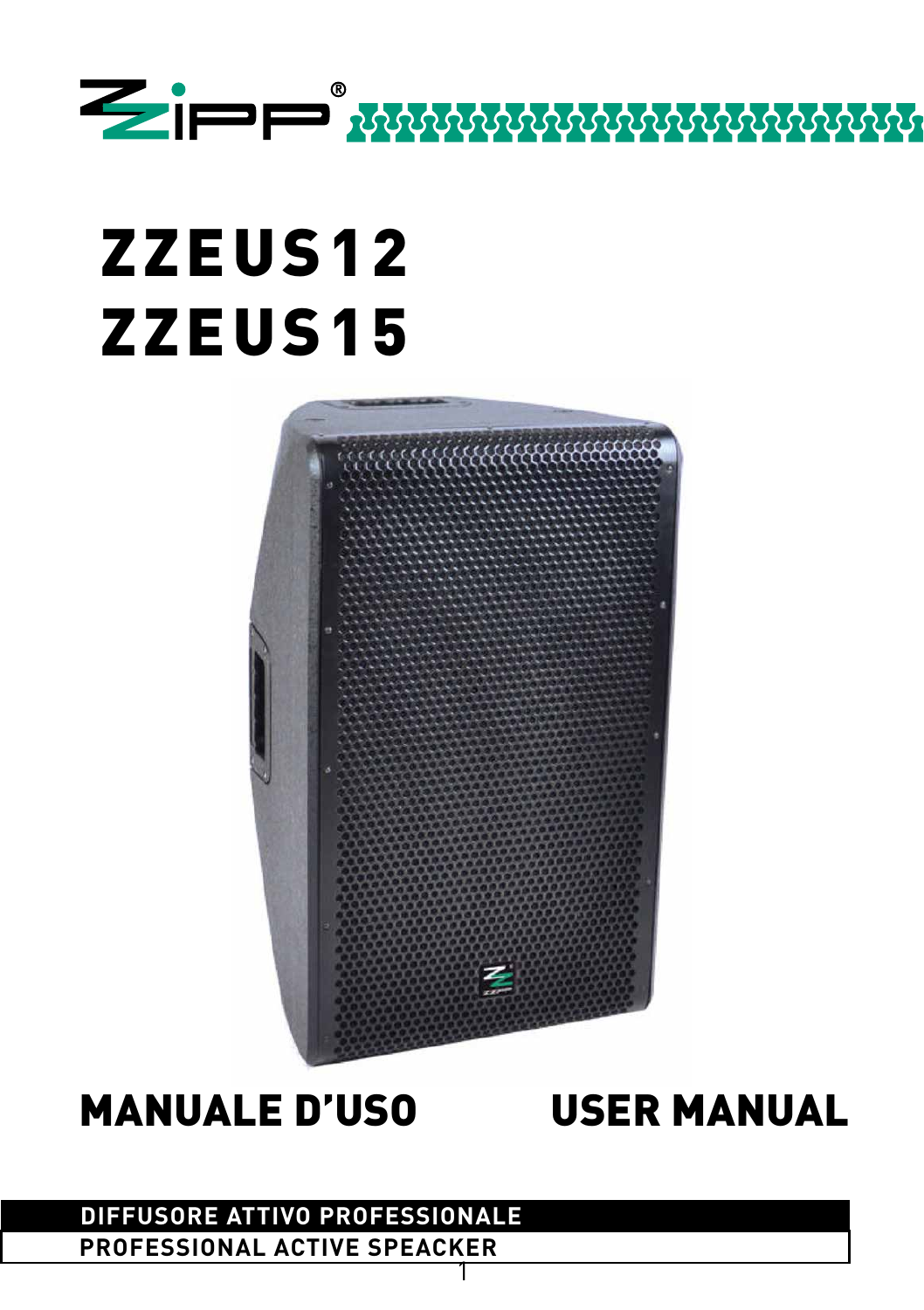Grazie per avere acquistato un prodotto ZZIPP.

Leggere attentamente quanto riportato in questo manuale per comprendere il funzionamento dell'apparecchio e utilizzarlo nel migliore dei modi.

Conservare in luogo sicuro queste istruzioni in modo da poterle riutilizzare all'occorrenza.

#### **ISTRUZIONI SULLA SICUREZZA SAFETY INSTRUCTIONS**

Per ridurre il rischio di shock elettrici non rimuovere coperchio e laterali. Per le riparazioni rivolgersi sempre a personale qualificato.

Thanks for purchasing this ZZIPP product, please read this instruction carefully to understand how to operate the product correctly. Please store this instruction in a safe place after reading as a reference in the future.

To reduce the risk of electric shock, do not remove the cover or the side. Always contact qualified personnel for repairs.



Per ridurre il rischio di incendio e shock elettrici non esporre l'apparecchio a umidità e a contatto diretto con liquidi.

Prima di collegare il prodotto a una fonte di alimentazione, assicurarsi che il cavo di alimentazione non sia danneggiato. Assicurarsi che la tensione della presa elettrica rientri nell'intervallo indicato sul prodotto (sull'alloggiamento o su un adesivo). Mai scollegare il prodotto dal cavo di alimentazione tirando o strattonando il cavo stesso. Assicurarsi sempre che il prodotto sia utilizzato in una sede con adeguata ventilazione con almeno 50 cm di spazio dalle superfici vicine. Assicurarsi che nessuna delle aperture di ventilazione sia ostruita. Non utilizzare il prodotto a temperature ambiente superiori a 104°F / 40°C.

To reduce the risk of fire and electric shock, do not expose the appliance to moisture and direct contact with liquids.

Before connecting the product to a power source, make sure the power cord is not pinched or damaged. Make sure that the voltage of the electrical outlet is within the range indicated on the product (on the housing or on a sticker).

Never disconnect the product from the power cord by pulling or tugging on the cord.

Always make sure that the product is used in a location with adequate ventilation with at least 50 cm of space from adjacent surfaces. Make sure none of the ventilation openings are blocked.

Do not use the product in ambient temperatures above 104 ° F / 40 ° C.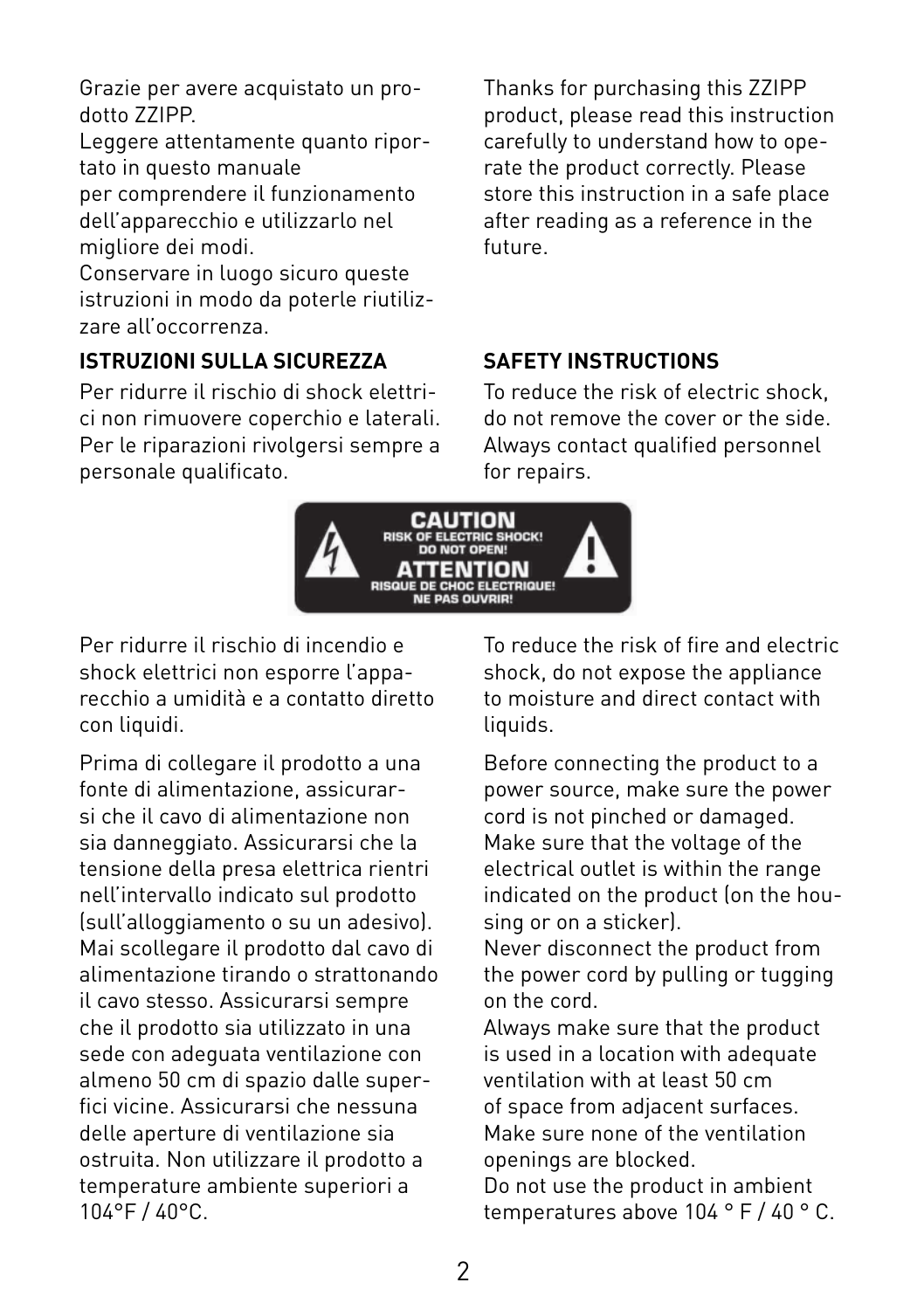## **PANNELLO CONNESSIONI CONNECTION PANEL**







Encoder: ruotarlo per navigare tra le opzioni e impostare i valori, premero per confermare

Line Out XLR

LCD display for DSP control

#### Encoder:

rotate it to navigate through the options and set the values, press to confirm



Line Out XLR

3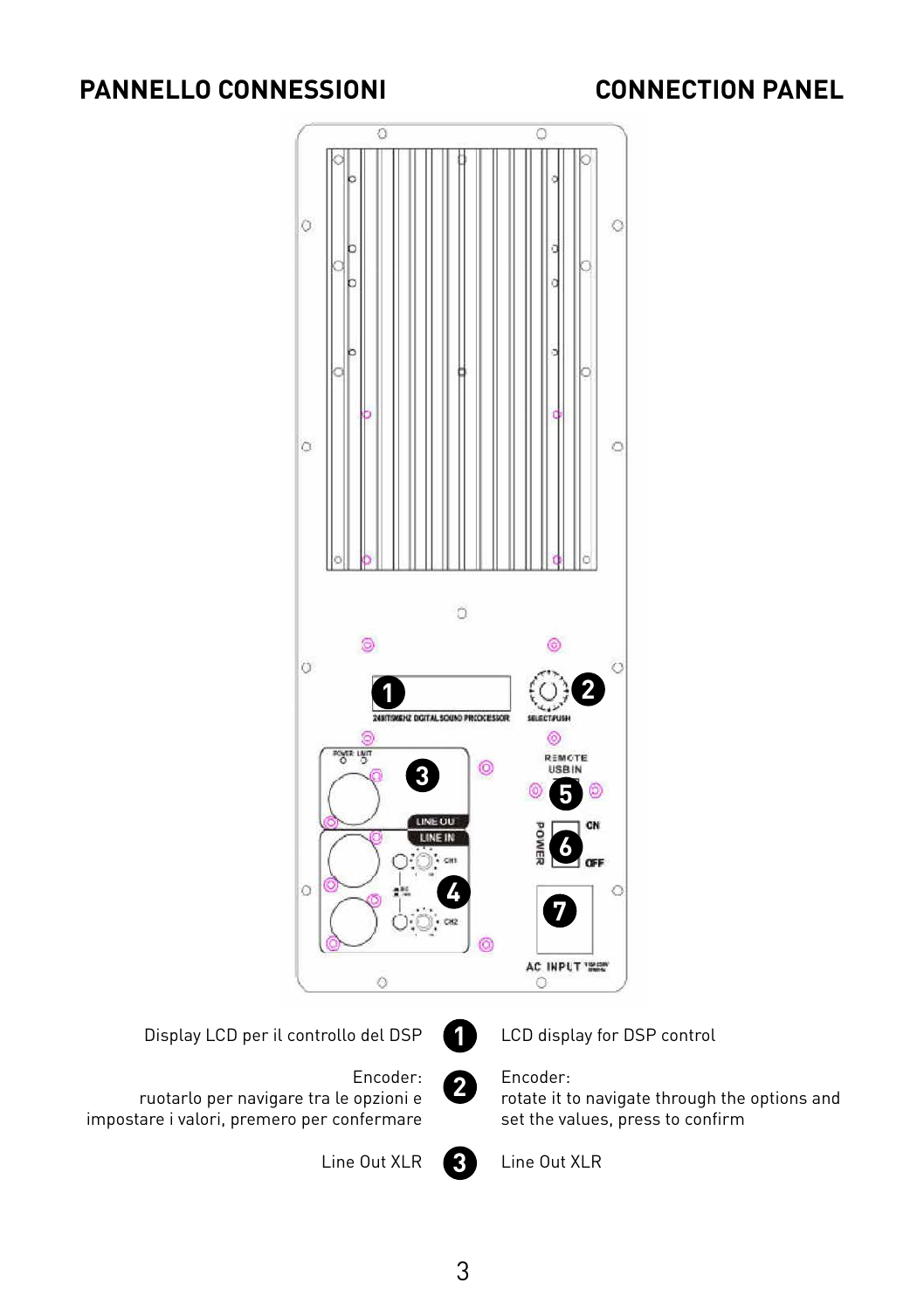

Ingresso LINE / MIC

Connettore XLR e Jack 6.3mm

(Ad uso esclusivo del personale di

Pulsante di accensione / spegnimento

I due pulsanti permettono di selezionare il tipo di sorgente (linea o microfono) collegati al diffusore. I due potenziometri permettono di regolare il guadagno dei due canali. Il mix così impostato viene riportatosull'uscita

#### LINE / MIC input

XLR and 6.3mm Jack connector The two buttons allow you to select the type of source (line or microphone) connected to the speaker. The two potentiometers allow you to adjust the gain of the two channels. The mix set in this way is returned to the output Line Out

**5**

Line Out

Connessione USB

assistenza tecnica)

#### USB connection

(For the exclusive use of technical support staff)



#### On/Off button

Connettore di alimentazione **7**

## **FUNZIONAMENTO DSP DSP CONTROL**

Il DSP integrato nel diffusore dispone di 3 preset di equalizzazione:

Vocal, DJ e Live

Modificabili in base alle esigenze dell'utente.

Sono presenti 2 bande di equalizzazione shelving su gli alti e sui bassi e 3 bande di equalizzazione parametrica.

Inoltre un filtro passa alto e una linea di ritardo.



Power connector

The DSP built into the speaker has 3 equalizer presets: Vocal, DJ and Live

Can be modified according to user

requirements.

There are 2 shelving equalization bands on treble and bass and 3 parametric equalization bands.

In addition, a high pass filter and a delay line.

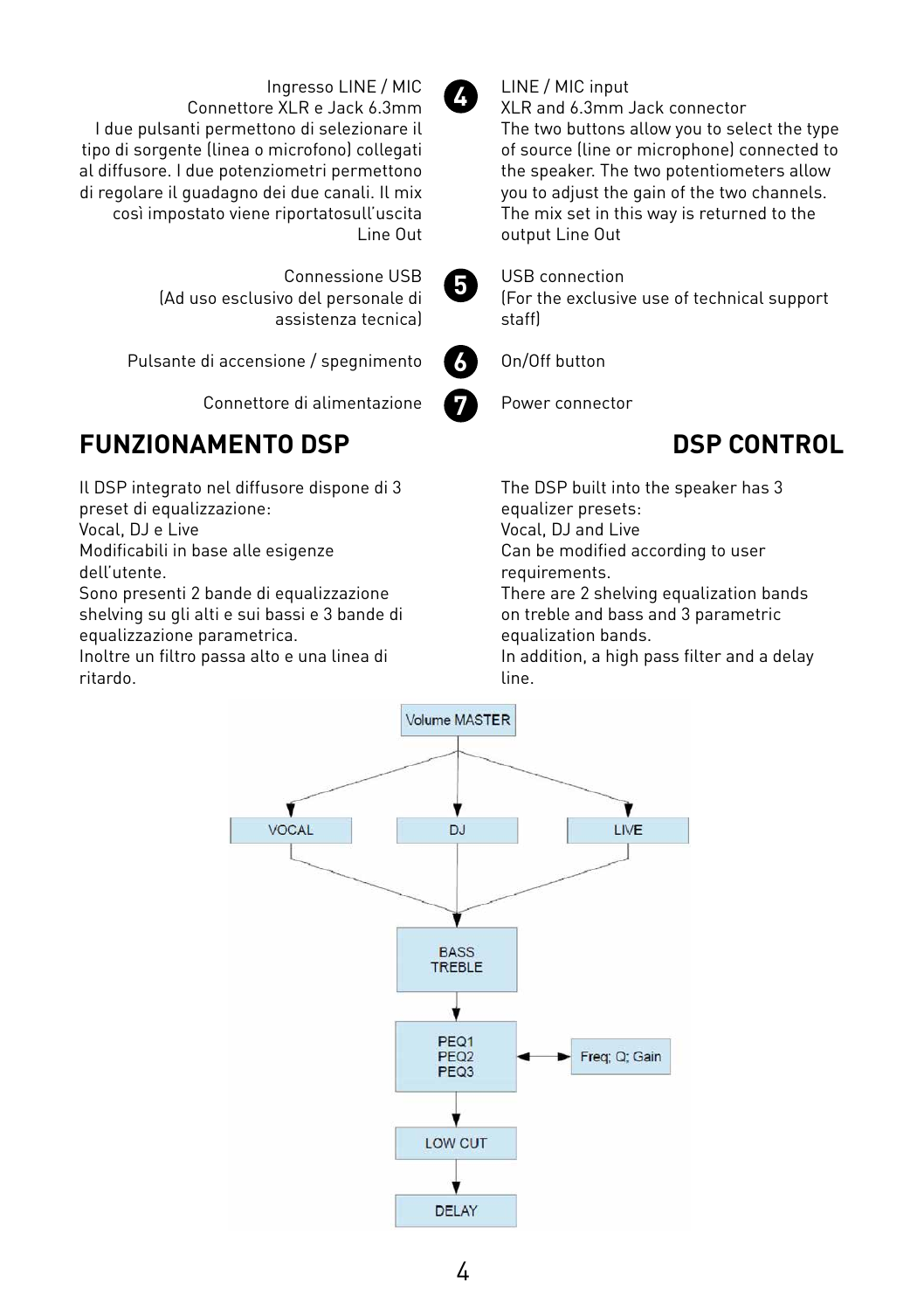#### **VOLUME**

## **VOLUME**



Premere Select/push per selezionare il volume e ruotare la manopola per modificare il valore.

Il range minimo è -60dB mentreil massimo è 0dB.

Premere nuovamente select/push per confermare il valore e uscire dal menù. Press Select/push to select the volume and turn the knob to change the value. The minimum range is -60dB while the maximum is 0dB.

Press select/push again to confirm the value and exit the menu.

#### **SELEZIONE DI UN PRESET**

#### **SETTING PRESET**



Premere Select/push per selezionare la modalità preset e ruotare la manopola per scegliere uno dei tre preset nativi: VOCAL  $D<sub>1</sub>$ LIVE Premere nuovamente select/push per confermare ed uscire dal menù

Press Select/push to select preset mode and turn the knob to choose one of three native presets:

VOCAL  $D<sub>1</sub>$ 

LIVE

Press select/push again to confirm and exit the menu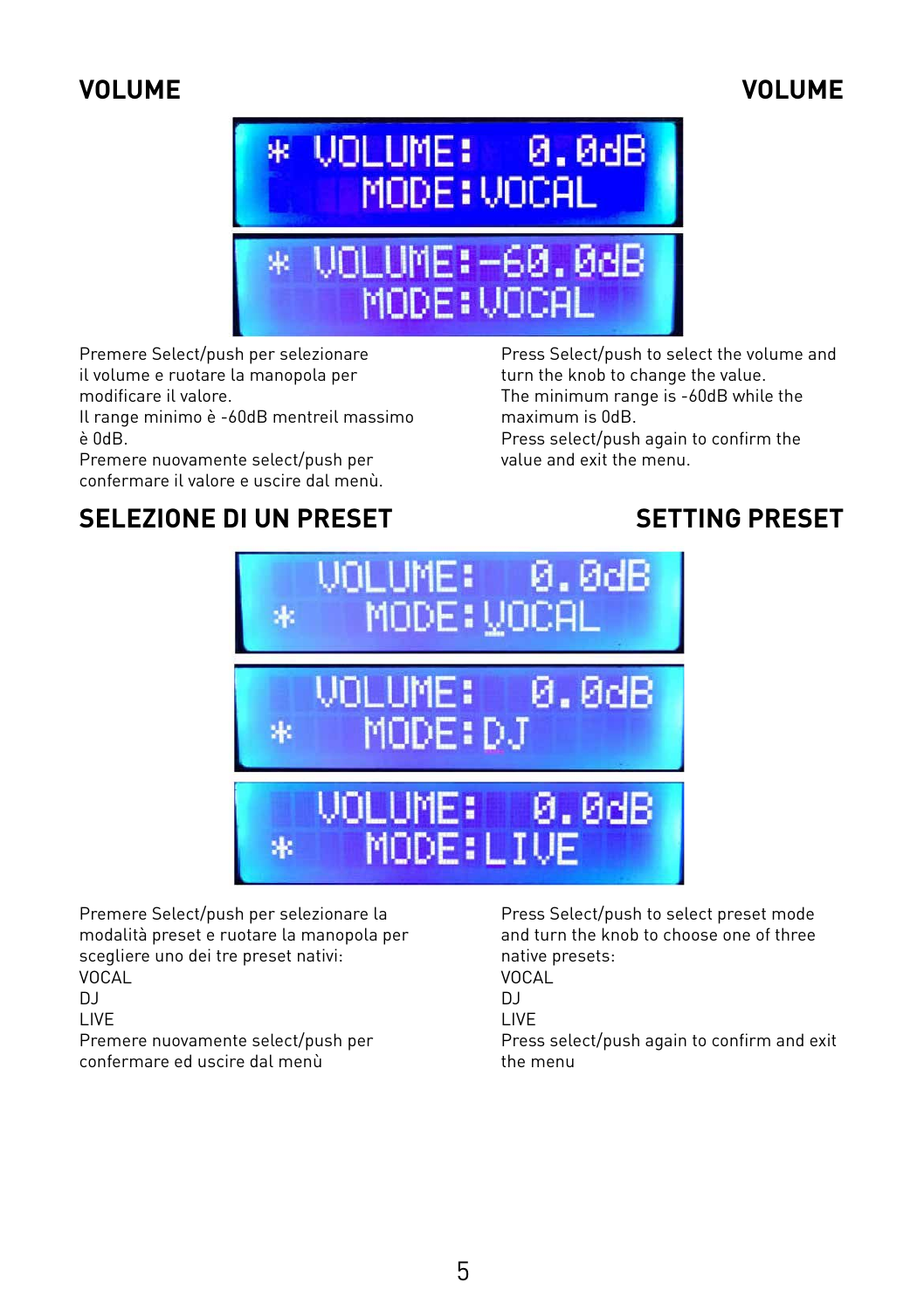#### **SHELVING EQ**

#### **SHELVING EQ**



Le regolazioni degli alti e dei bassi agiscono sui preset precedentemente selezionati. Ruotare la manopola per evidenziare BASS, premere select/push per selezionare e ruotare la manopola per variare il valore dei bassi tra -6dB e +6dB. Premere nuovamente select/pushper confermare e uscire dal menù. Allo stesso modo posizionandosi su TREBLE si ha modo di agire sulle alte frequenze variando l'eq di +/-6dB.

The treble and bass adjustments affect the previously selected presets. Turn the knob to highlight BASS, press select/push to select and turn the knob to change the bass value between -6dB and +6dB. Press select/push again to confirm and exit the menu. Similarly, if you position yourself on TREBLE, you can adjust the high frequencies by varying the eq by +/-6dB.

#### **PEAKING EQ**

#### **PEAKING EQ**



Il DSP dispone di 3 bande di equalizzazione con frequenza, campanatura e guadagno regolabili che agiscono sul preset selezionato e si aggiungono all'eventuale shelving EQ applicato. Ruotare la manopola per evidenziare il valore da modificare premere select/push per selezionarlo e ruotare nuovamente per modificare il valore, premere nuovamente select/push per confermare.

The DSP has 3 EQ bands with adjustable frequency, Q and gain that act on the selected preset and are added to any EQ shelving applied. Turn the knob to highlight the value you want to change, press select/ push to select it and turn again to change the value, press select/push again to confirm.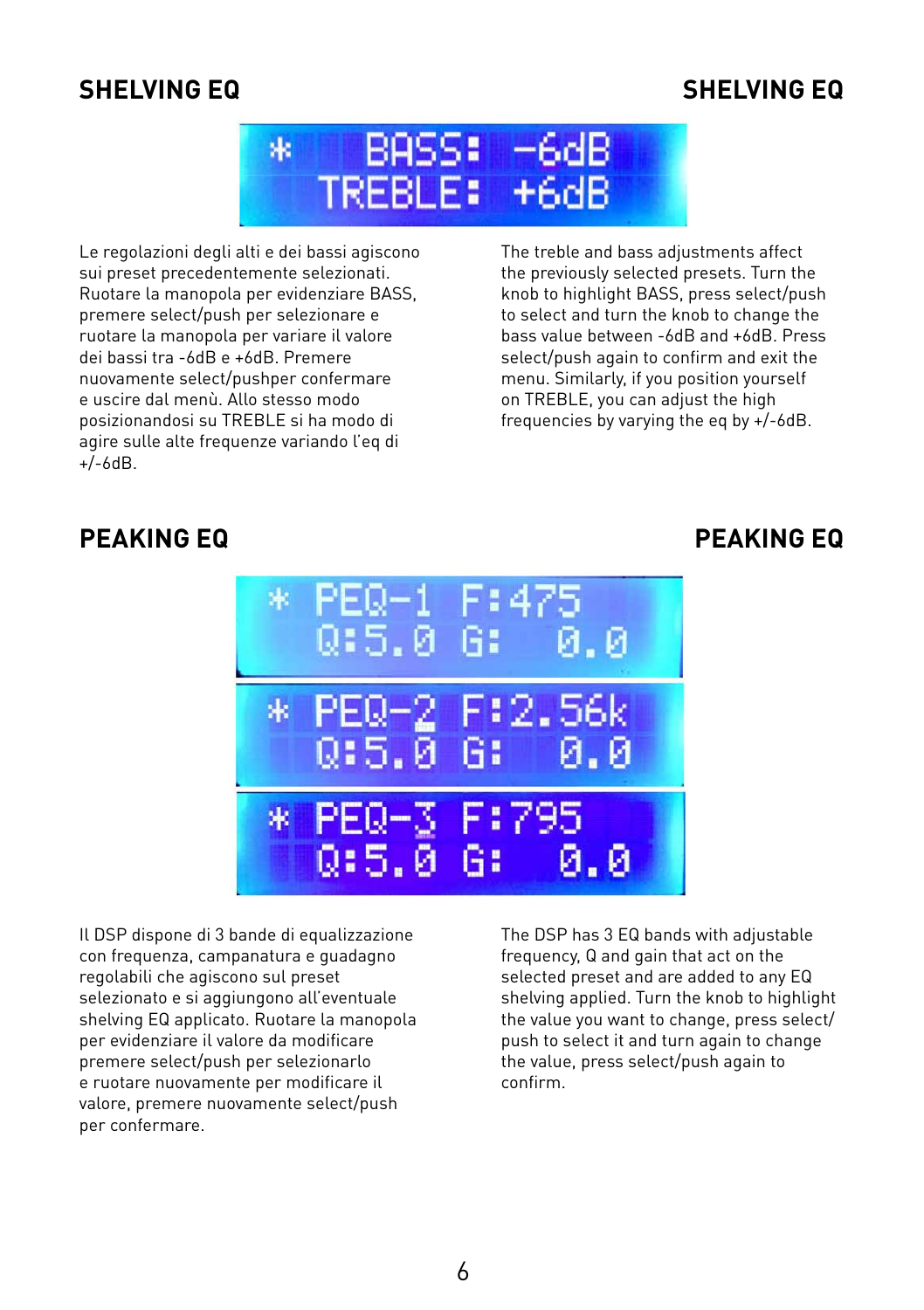#### **FILTRO PASSA ALTO**

#### **LOW CUT FILTER**



Ruotare la manopola per evidenziare il valore da modificare, premere select/push per selezionare e ruotare nuovamente per modificare il valore, premere di nuovo per confermare l'azione. Se il parametro Low Cut è attivo viene applicato un taglio sulle basse frequenze con centro banda 80Hz.

Turn the knob to highlight the value to change, press select/push to select and turn again to change the value, press again to confirm the action. If the Low Cut parameter is active, a low-frequency cut with 80Hz center band is applied.

#### **LINEA DI RITARDO**

#### **DELAY**



Il parametro DELAY ritarda l'audio del diffusore in base ai millisecondi selezionati. Ulile quando si hanno più diffusori a grande distanza gli uni dagli altri per rendere l'ascolto al pubblico più omogeneo. Girare la manopola per evidenziare il valore da modificare, premere select/push per attivare e ruotare nuovamente per impostare il valore di delay. Premere select/push per confermare il valore immesso.

The DELAY parameter delays the speaker sound for the selected milliseconds. Ultimate when you have multiple speakers at a great distance from each other to make your audience listen more evenly. Turn the knob to highlight the value you want to change, press select/push to turn it on, and turn it again to set the delay value. Press select/push to confirm the value you entered.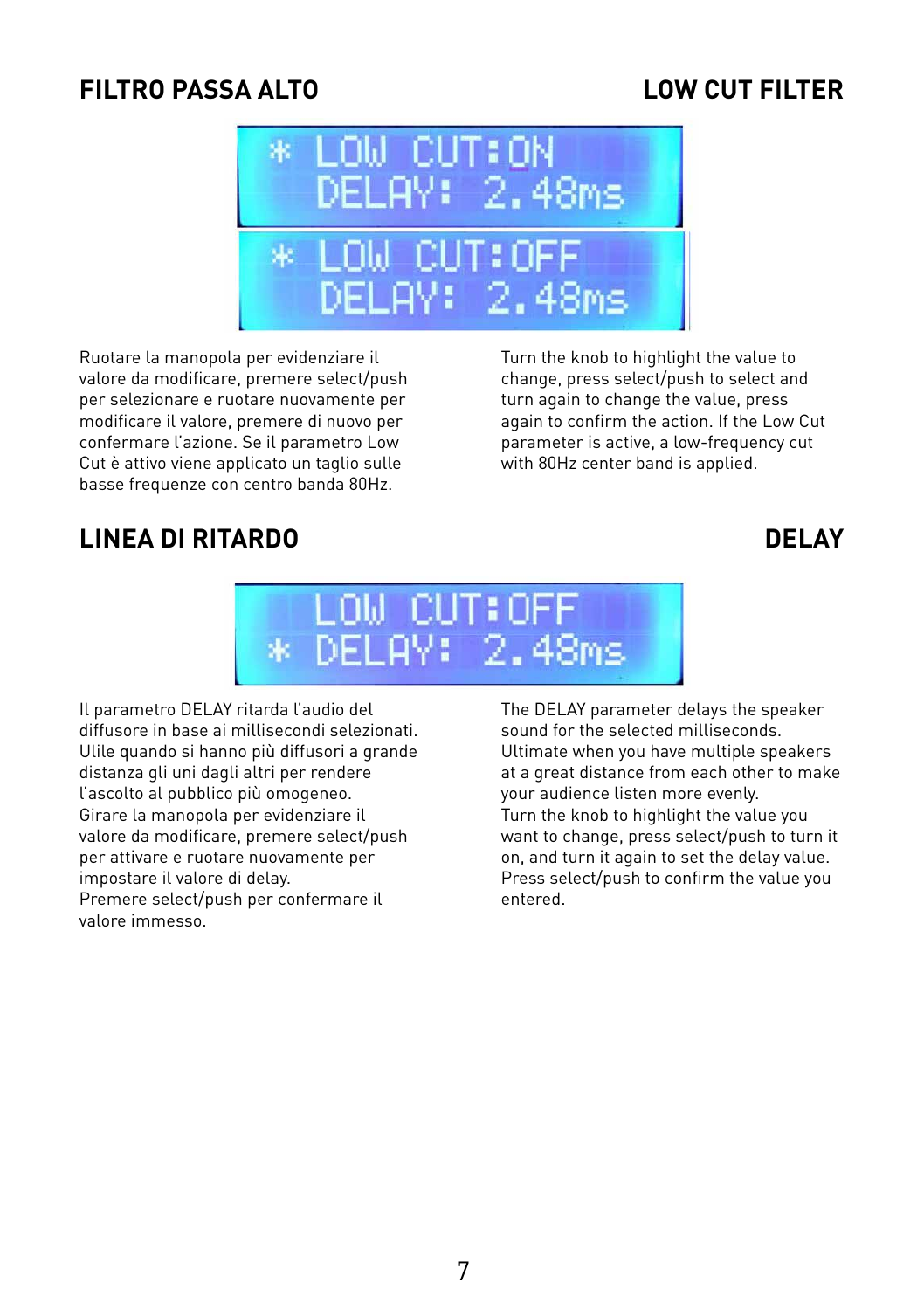## **RETROILLUMINAZIONE DISPLAY**

### **BACKLIGHT DISPLAY**



Per spegnere la retroilluminazione del display impostare LCD su OFF. L'impostazione LED non è al momento abilitata per questo modello.

To turn off the backlight of the display, set LCD to OFF.

LED setting is not currently enabled for this model.

## **BLOCCO DEL MENU'**

#### **MENU' LOCK**



Per impedire modifiche involontarie, impostare Menù Lock su ON e premere select/push per confermare. in questo modo il menù viene bloccato Per sbloccare il menùgirare la manopola fino a menù lock e impostarlo su OFF

To prevent inadvertent changes, set Menu Lock to ON and press select/push to confirm.

In this way the menu is locked To unlock the menu, turn the knob to menu lock and set it to OFF.

#### **SPECIFICHE TECNICHE**

#### ZZEUS 12

AMPLIFICATORE DIGITALE IN CLASSE D VOICE COIL DA 65mm SPL MAX 126dB POTENZA NOMINALE 350W POTENZA DI PICCO 900W PESO 16Kg

#### ZZEUS15

AMPLIFICATORE DIGITALE IN CLASSE D VOICE COIL DA 75mm SPL MAX 129dB POTENZA NOMINALE 450W POTENZA DI PICCO 1100W PESO 23Kg

#### **TECHNICAL SPECIFICATIONS**

#### ZZEUS 12

CLASS D DIGITAL AMPLIFIER 65mm COIL VOICE SPL MAX 126dB RATED POWER 350W 900W PEAK POWER WEIGHT 16Kg

#### ZZEUS15

CLASS D DIGITAL AMPLIFIER 75mm COIL VOICE SPL MAX 129dB RATED POWER 450W 1100W PEAK POWER WEIGHT 23Kg